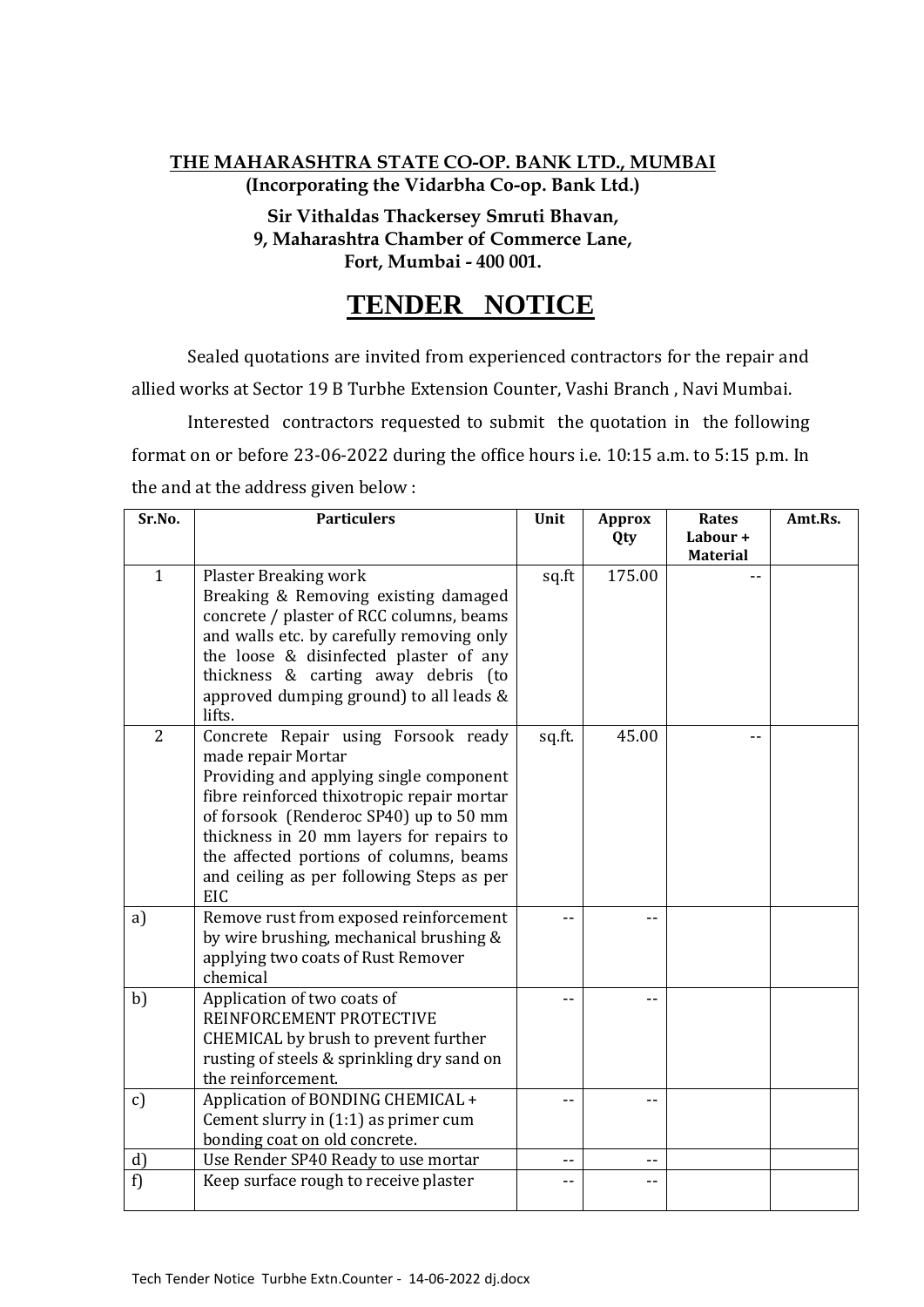| 3              | <b>Internal Plaster</b>                      | sq.ft.     | 175.00 |  |
|----------------|----------------------------------------------|------------|--------|--|
|                | Providing & applying cement plaster in       |            |        |  |
|                | single coat in avg. thk. of 20 mm in q:4)    |            |        |  |
|                | curing for 3 to 4 days as per EIC            |            |        |  |
| $\overline{4}$ | POP fall ceiling                             | sq.ft.     | 100.00 |  |
|                | Providing and fixing Patchwork fall          |            |        |  |
|                | ceiling as per EIC                           |            |        |  |
| 5              | Internal Painting by Asian Plastic Paint     | sq.ft.     | 475.00 |  |
|                | Providing and applying two coats of          |            |        |  |
|                | Plastic paint including surface              |            |        |  |
|                | preparation as per EIC                       |            |        |  |
| 6              | <b>Synthetic Enamel Paint</b>                | sq.ft.     | 100.00 |  |
|                | Providing & applying one coat of Red         |            |        |  |
|                | oxide and two coats of Enamel paint on       |            |        |  |
|                | shutter door as per EIC                      |            |        |  |
| 7              | <b>Wall Tiles</b>                            | sq.ft.     | 130.00 |  |
|                | Providing and fixing 12" x 18" wall tiles in |            |        |  |
|                | line level Jonhson or equivalent as per      |            |        |  |
|                | EIC                                          |            |        |  |
| 8              | Providing and fixing Aluminum Frame          | Nos.       | 3.00   |  |
|                | Bakelite Panel Door for toilets including    |            |        |  |
|                | all necessary Fittings and fixture etc.      |            |        |  |
|                | complete size 2'3" x 6'6" as per EIC.        |            |        |  |
| 9              | Providing and fixing heavy type rolling      | sq.ft.     | 85.00  |  |
|                | shutter in MS with all necessary fittings    |            |        |  |
|                | and fixtures with base coat of reel oxide    |            |        |  |
|                | and 2 coats of approved shade enamel         |            |        |  |
|                | paint, with Godrej Navatal lock complete     |            |        |  |
|                | as per EIC.                                  |            |        |  |
| 10             | Providing and fixing Green Marble frame      | <b>RFT</b> | 50.00  |  |
|                | to 2'3" x 6'6" door size as per EIC.         |            |        |  |
|                | Total                                        |            |        |  |

## **Stamp & Signature of Contractor :**

### **Phone No.**

#### **Terms & Conditions :**

- 1) Tender forms to be issued from 17-06-2022 to 23-06-2022 during office hours i.e. 10:15 a.m. to 5:15 p.m. (Expect Bank Holidays)
- 2) Tender to be collected from the address given below or if downloaded from website D.D. of Rs.500/- plus GST amount in the name of the Maharashtra State Coop.Bank Ltd., should be enclosed with Tender Form
- 3) Price Bid documents shall be filled in correctly no terms and conditions on part of the contractor shall be entertained.
- 4) Incomplete or overwritten Tender shall be rejected.
- 5) Tenders for Repair and allied work at Turbhe, Extension Counter, Vashi Branch, should be subscribed on the envelope.